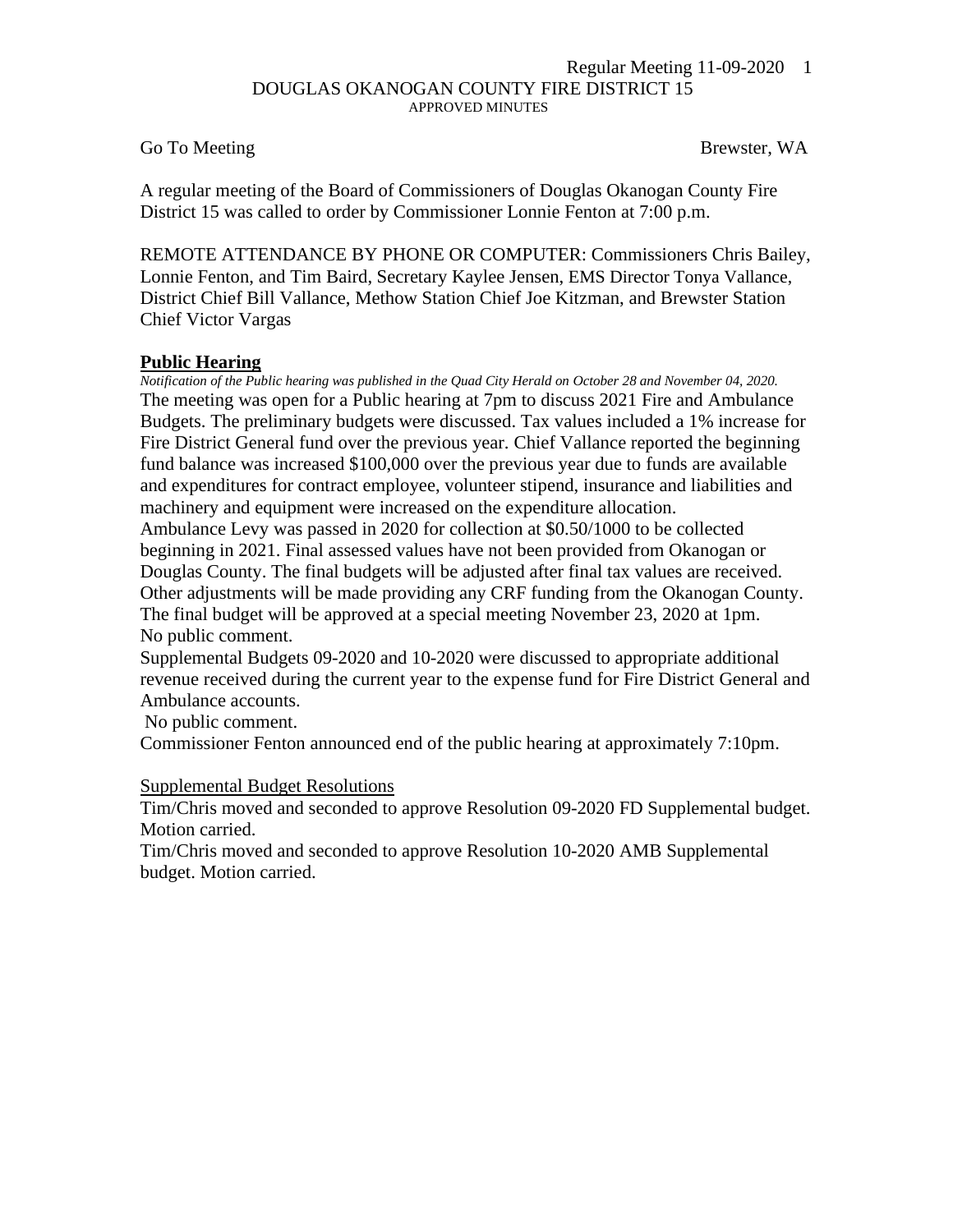# *Consent Agenda* **Board Consent Agenda**

Minutes 10/12/20 regular meeting, 10/22/2020 special meeting Vouchers 10-26-20, 11-09-20 Fire District October 26, 2020 Financials amounting to \$490.71 October 26, 2020 Payroll amounting to \$14,746.06 November 09, 2020 Financials amounting to \$4,119.85 November 09, 2020 Payroll amounting to \$5,710.53

Ambulance

October 26, 2020 Financials amounting to \$3,959.30 October 26, 2020 Payroll amounting to \$29,055.46 November 09, 2020 Financials amounting to \$43,296.29 November 09, 2020 Payroll amounting to \$11,994.13

Lonnie/Tim moved and seconded to approve all items on the Board Consent Agenda and vouchers as signed. Motion carried.

SECRETARY REPORT: The October Secretary report was studied by the Commissioners. Discussion held.

DISTRICT FIRE CHIEF REPORT: Chief Vallance reported firefighters participated in EVIP training and there was good volunteer participation.

An AFG grant application submitted for Extrication equipment was unsuccessful. Chief Vallance will use some of the funds appropriated in the Supplemental budget for equipment. Discussion held.

A grant was submitted for a DNR Phase 2 grant for equipment to sustain a water supply. The grant is a 50% matching grant if successful.

Chief Vallance submitted a request to DNR for a 2009 Chevy Kodiak surplus engine with tank, pump and motor.

Commissioner Baird asked how the hose testing went at Pateros. Chief Vallance reported it went well and the seasonal hire was able to get the Apparatus to Pateros for testing. Brush trucks have been moved to winter storage.

Some small equipment will be acquired before the end of the year. Discussion held. Chief Vallance toured a cargo container training site at Orondo Fire District. Discussion held. Chief Vallance has requested Station Chief Victor Vargas head a committee to look for a site and prepare a plan for the District to build a cargo container training site. An engineer will need to sign off on the plans.

SOP/SOG COMMITTEE REPORT: Nothing to report.

PATEROS REPORT: Nothing to report.

BREWSTER REPORT: Chief Victor Vargas reported firefighters responded to a few MVA incidents, a wildland fire call, and participated in search and rescue training, hose lays training, EVIP and have a vehicle maintenance schedule.

ROCKY BUTTE REPORT: Captain Sal Rodriguez was absent.